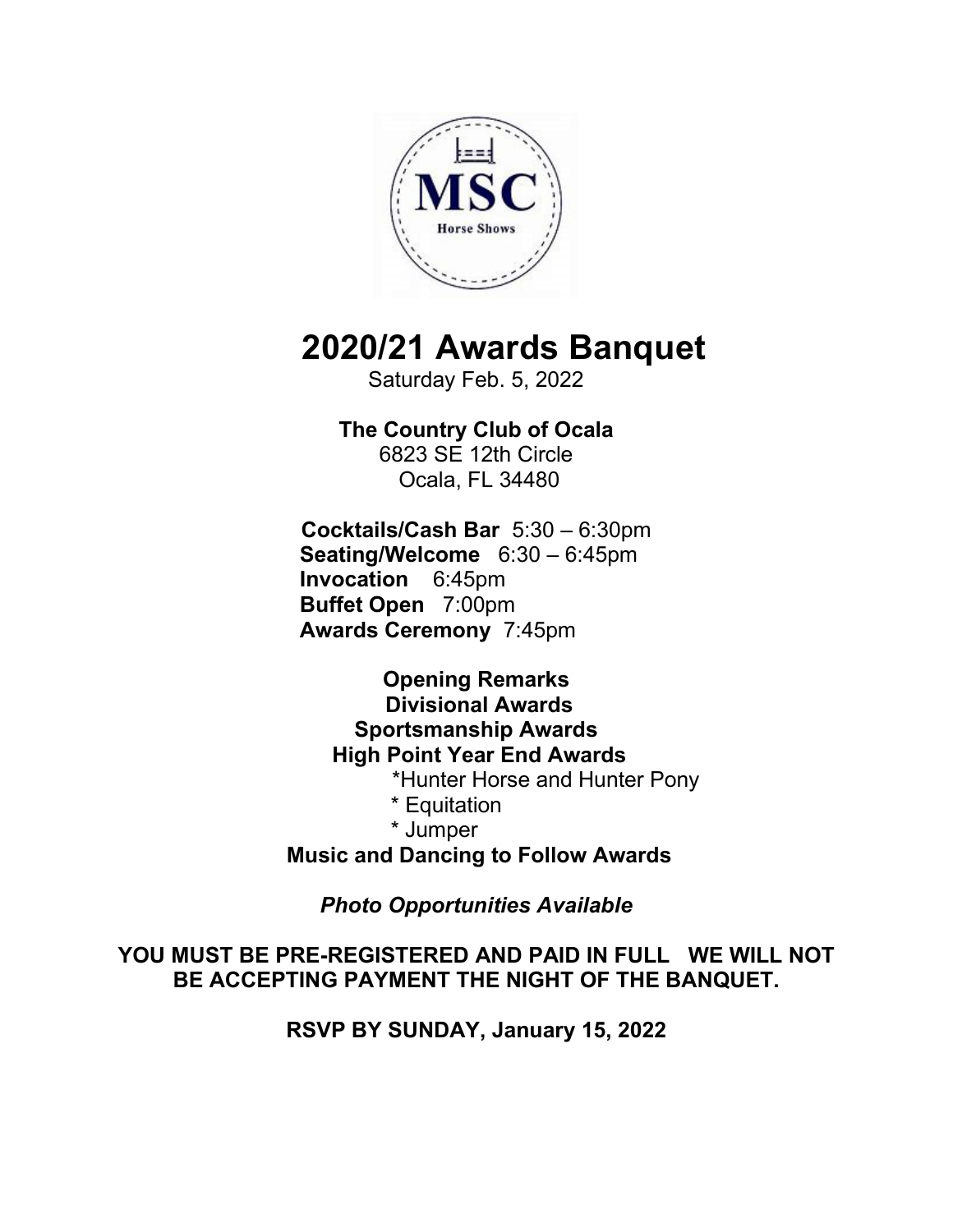## **JOIN US FOR A TASTE OF**



## **Grilled Chicken Pasta Marinara Sauce or/and Alfredo Sauce, Meatballs, Tossed Salad & Rolls. Iced Tea/Water/Coffee -Dessert-Kids Meal (12 and under): Chicken Tenders & Fries**

**Adult Meal \$45 Children's Meal \$25** 

| <b>Name of Attendee:</b> | <b>Adult Child</b> |
|--------------------------|--------------------|
| <b>Name of Attendee:</b> | <b>Adult Child</b> |
| <b>Name of Attendee:</b> | <b>Adult Child</b> |
| <b>Name of Attendee:</b> | <b>Adult Child</b> |
| <b>Name of Attendee:</b> | <b>Adult Child</b> |
| <b>Name of Attendee:</b> | <b>Adult Child</b> |

**Barn Name:** 2008. 2008. 2019. 2019. 2019. 2019. 2019. 2019. 2019. 2019. 2019. 2019. 2019. 2019. 2019. 2019. 2019. 2019. 2019. 2019. 2019. 2019. 2019. 2019. 2019. 2019. 2019. 2019. 2019. 2019. 2019. 2019. 2019. 2019. 2019.

## **PAYMENT INSTRUCTIONS: \_\_\_\_ Check Attached**

**Credit Card: Mastercard Visa**

| <b>Credit Card Number:</b> | Exp. Date |
|----------------------------|-----------|
|                            |           |

**3 Digit number on the back of the card\_\_\_\_\_\_\_\_\_\_\_\_\_** 

**Name on Card: \_\_\_\_\_\_\_\_\_\_\_\_\_\_\_\_\_\_\_\_\_\_\_\_\_\_\_\_\_\_\_\_\_** 

**Card Billing Address (incl zip code) \_\_\_\_\_\_\_\_\_\_\_\_\_\_\_\_\_\_\_\_\_\_\_\_\_\_\_\_\_\_\_\_\_\_\_\_** 

**Cardholder Phone Number: \_\_\_\_\_\_\_\_\_\_\_\_\_\_\_\_\_\_\_\_\_\_\_\_\_\_\_\_\_\_\_\_\_\_\_\_\_\_\_\_\_\_** 

**\*\*Payment by credit card will be charged a \$10 convenience fee if under \$250 & \$20 if over \$250\*\* Please mail completed form and payment to:**